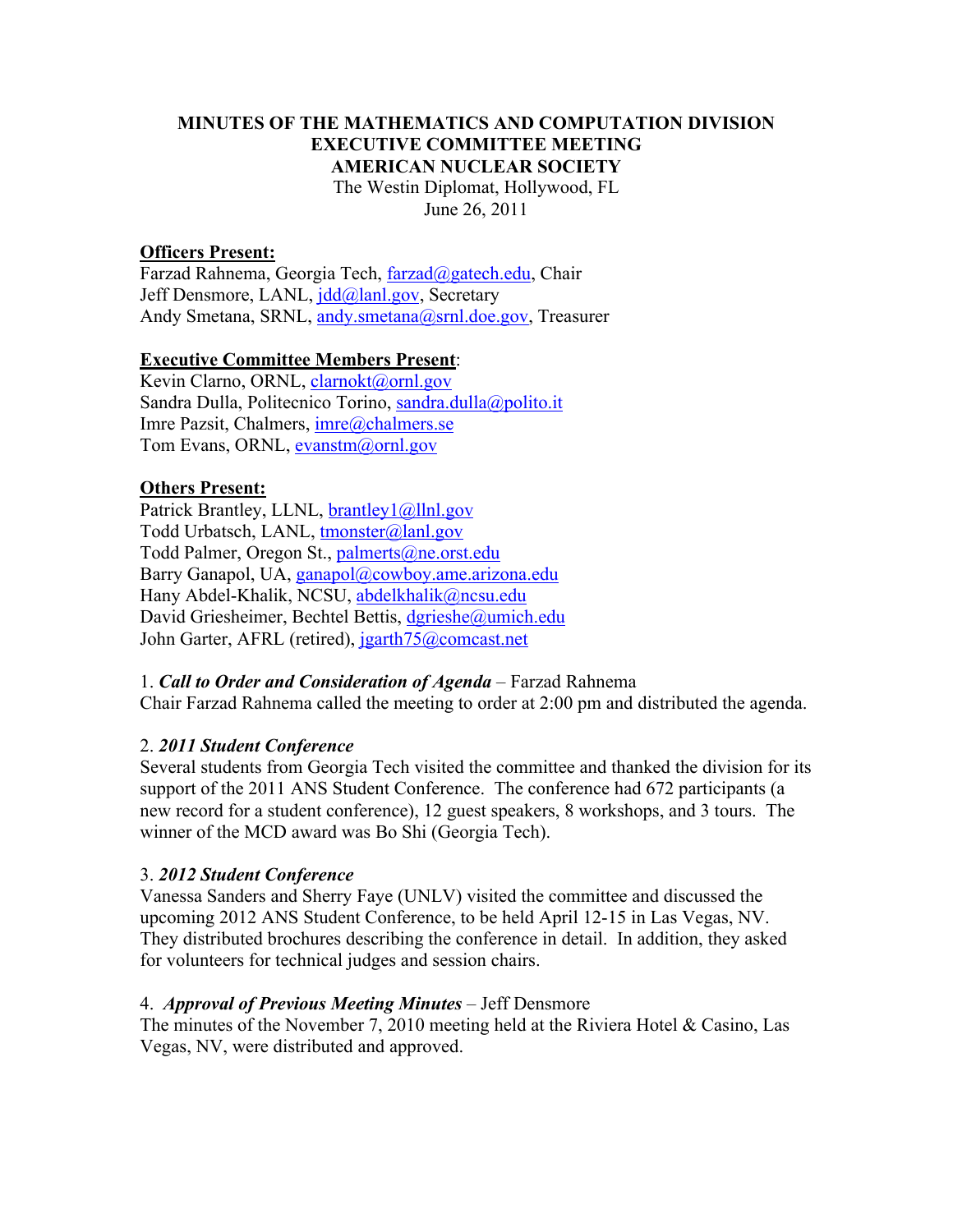# 5. *Chair's Report* – Farzad Rahnema

- **2009 Division Metrics:** The division received no reds, but two yellows for (i) support of class III topical meetings and (ii) society leadership. Ways of increasing the division's participation in society leadership was discussed. A motion was passed that the MCD Technical Program Chair also serve on the national program committee. Todd Urbatsch will check if the national program committee will allow this.
- **Awards:** Hayes Stripling (TAMU) is the recipient of the Dannels Scholarship, and Mike Williams (Imperial College) is the recipient of the Pomraning Award. There were no nominations for the young investigator or service awards.
- **Review of MCD Strategic Plan:** Anil Prinja is making progress and will report at the next meeting of the committee.

# 6. *Vice Chair's Report* – Todd Urbatsch for Anil Prinja

- **Professional Divisions Committee:** Steven Arndt is the new MCD board liaison. ANS wants to know what the professional divisions' IT needs are. There is a new technical working group for nuclear nonproliferation. Mikey Brady is working on having all (including retired and deceased) fellows listed on the ANS webpage.
- **Webpage and Secretary Duties:** A motion was passed to (i) move the division webpage to a site hosted by ANS, and (ii) beginning in 2012, have the secretary be responsible for the division newsletter and maintaining the webpage.
- **Gift to Outgoing Chair:** Farzad Rahnema was presented a plaque.
- 7. *Treasurer's Report* Andy Smetana
	- **Expenses:** The only expense to date this year is \$1000 for student travel. The complete treasurer's report is attached at the end of the minutes.
	- **2012 Student Conference:** A motion was passed to provide \$2500 to the 2012 ANS Student Conference.
- 8. *Program Committee's Report* Patrick Brantley
	- **M&C 2011:** Sandra Dulla reported on the recent topical meeting held in Rio de Janeiro, Brazil. This meeting had 262 papers and 220 participants.
	- **Current Meeting:** There were 55 summaries submitted, 19 of which were moved to different divisions and 30 of which were accepted for a total of 5 MCD sessions. The roundtable on Monday afternoon is "Monte Carlo Methods in Reactor Physics: Current Status and Future Prospects".
	- **Winter Meeting:** The review process is underway, but the deadline has been extended and summaries are still being accepted.
	- **M&C 2013:** Teri Ehresman (INL) reported on the status of the next topical meeting to be held May 5-9, 2013 in Sun Valley, ID. They are planning on 250 papers, 400 participants, and a registration fee of \$750. They expect a total profit of \$200,000, of which the MCD share would be \$50,000. Teri also distributed brochures describing the plans for the topical meeting in more detail. Kevin Clarno suggested adding international members to the technical program committee.
	- **PHYSOR 2012:** Papers are due October 31.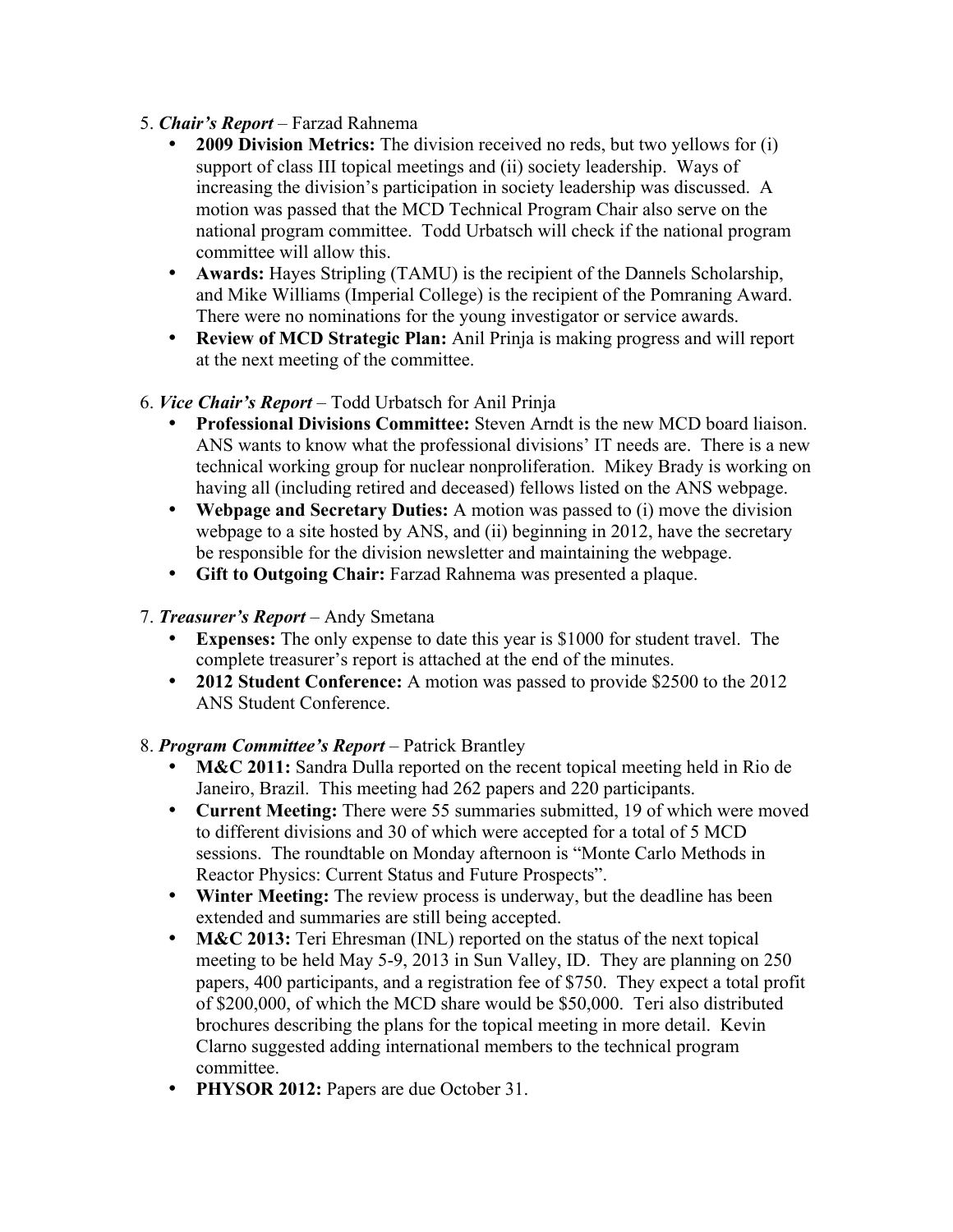• **Best Summary and Presentation Award:** The winners of the Best Summary and Presentation Award from the 2010 winter meeting were Gregory Davidson, Thomas Evans, Rachel Slaybaugh, and Christopher Baker for their summary "Massively Parallel Solutions to the k-Eigenvalue Problem".

# 9. *Standing Committee Reports*

a. *Students* – Kevin Clarno

22 tickets for the president's reception were requested by students. 8 students were workers, 2 tickets were donated, so the division purchased 12 tickets for this meeting.

b. *Membership* – Farzad Rahnema for Madeline Feltus

MCD membership increased slightly last year. 9.5% of ANS members are members of MCD.

c. *Standards* – Andy Smetana

The high fidelity software standard should be voted on soon.

d. *Joint Benchmark* – Glenn Sjoden

A special meeting the Saturday before the winter meeting is being organized to document existing benchmarks.

e. *Web* – Todd Palmer

The officer list, committee membership, and past copies of minutes and newsletters needs to be updated.

# 10. *Old Business*

Todd Urbatsch reported that no one was invited to Todd Palmer's wedding and passed around a wedding registry to sign.

11. *New Business* - none

# 12. *Next Meeting*

The next meeting of the MCD Executive Committee will be at the ANS Winter Meeting in November 2011.

## 13. *Adjournment*

The meeting was adjourned at 3:06 pm.

Respectfully submitted,

Jeff Densmore, Secretary, ANS Mathematics and Computation Division